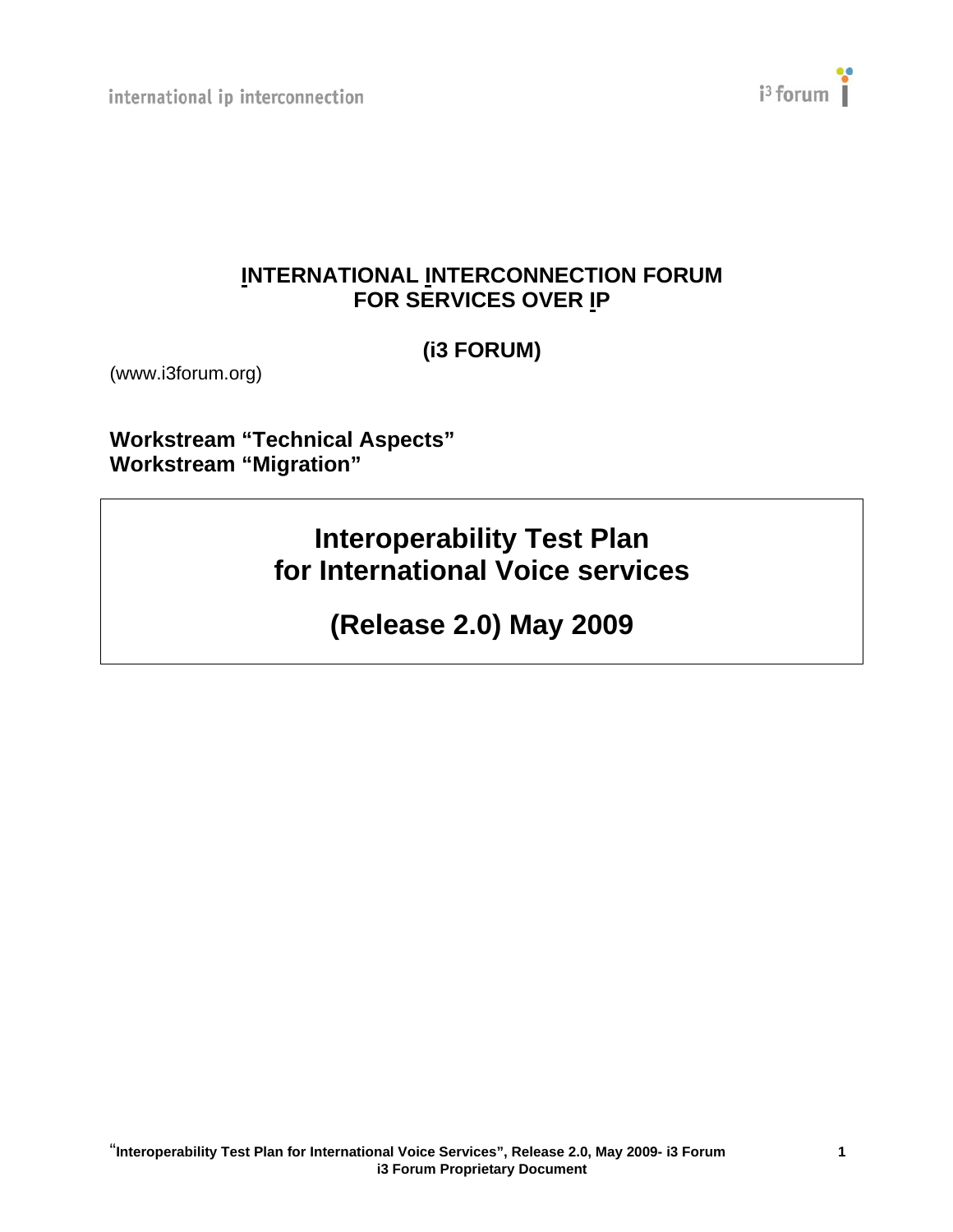

# **Table of Contents**

| 1              |        |                                                                                                |  |  |  |  |
|----------------|--------|------------------------------------------------------------------------------------------------|--|--|--|--|
| 2              |        |                                                                                                |  |  |  |  |
| 3              |        |                                                                                                |  |  |  |  |
| 4              |        |                                                                                                |  |  |  |  |
| 5              |        |                                                                                                |  |  |  |  |
|                | 5.1    |                                                                                                |  |  |  |  |
|                | 5.2    |                                                                                                |  |  |  |  |
|                | 5.3    |                                                                                                |  |  |  |  |
|                | 5.4    |                                                                                                |  |  |  |  |
| 6              |        |                                                                                                |  |  |  |  |
|                | 6.1    |                                                                                                |  |  |  |  |
|                | 6.2    |                                                                                                |  |  |  |  |
| $\overline{7}$ |        |                                                                                                |  |  |  |  |
|                | 7.1    |                                                                                                |  |  |  |  |
|                | 7.1.1  |                                                                                                |  |  |  |  |
|                | 7.1.2  |                                                                                                |  |  |  |  |
|                | 7.1.3  |                                                                                                |  |  |  |  |
|                | 7.1.4  |                                                                                                |  |  |  |  |
|                | 7.2    |                                                                                                |  |  |  |  |
|                | 7.2.1  |                                                                                                |  |  |  |  |
|                | 7.2.2  |                                                                                                |  |  |  |  |
|                | 7.2.3  |                                                                                                |  |  |  |  |
|                | 7.2.4  |                                                                                                |  |  |  |  |
|                | 7.2.5  |                                                                                                |  |  |  |  |
|                | 7.2.6  |                                                                                                |  |  |  |  |
|                | 7.2.7  |                                                                                                |  |  |  |  |
|                | 7.2.8  |                                                                                                |  |  |  |  |
|                | 7.2.9  |                                                                                                |  |  |  |  |
|                | 7.2.10 | DTMF - Verify digits for a RFC2833 [4] transmission to a network based call prompter (prior to |  |  |  |  |
|                |        |                                                                                                |  |  |  |  |
|                | 7.2.11 | DTMF - Verify digits received for a RFC2833 transmission post answer from the caller for a     |  |  |  |  |
|                |        |                                                                                                |  |  |  |  |
|                | 7.2.12 | DTMF - Verify digits received for a RFC2833 transmission post answer from the callee for a     |  |  |  |  |
|                |        |                                                                                                |  |  |  |  |
|                | 7.2.13 | DTMF - Verify digits for a RFC2833 transmission to a network based call prompter (prior to     |  |  |  |  |
|                |        |                                                                                                |  |  |  |  |
|                | 7.2.14 | DTMF - Verify digits received for a RFC2833 transmission post answer from the caller for a     |  |  |  |  |
|                |        |                                                                                                |  |  |  |  |
|                | 7.2.15 | DTMF - Verify digits received for a RFC2833 transmission post answer from the callee for a     |  |  |  |  |
|                |        |                                                                                                |  |  |  |  |
|                | 7.2.16 |                                                                                                |  |  |  |  |
|                | 7.3    |                                                                                                |  |  |  |  |
|                | 7.3.1  |                                                                                                |  |  |  |  |
|                | 7.3.2  |                                                                                                |  |  |  |  |
|                | 7.3.3  |                                                                                                |  |  |  |  |
|                | 7.3.4  |                                                                                                |  |  |  |  |
|                | 7.3.5  |                                                                                                |  |  |  |  |
|                | 7.3.6  |                                                                                                |  |  |  |  |
|                | 7.4    |                                                                                                |  |  |  |  |
|                | 7.4.1  |                                                                                                |  |  |  |  |
|                | 7.4.2  |                                                                                                |  |  |  |  |
|                | 7.5    |                                                                                                |  |  |  |  |
|                | 7.5.1  | Verify that "Calling Party Number" format and nature of address is preserved  12               |  |  |  |  |
|                | 7.5.2  | Mobile Phone Roaming in Country A Receives Calls from Carrier B and Answers the Call  12       |  |  |  |  |
|                | 7.5.3  | Mobile Phone Roaming in Country B Receives Calls from Carrier A and Answers the Call  12       |  |  |  |  |
|                | 7.5.4  | Call Mobile Phone Roaming in Country A is redirected to Voice Mail Box when Called Party is    |  |  |  |  |
|                |        |                                                                                                |  |  |  |  |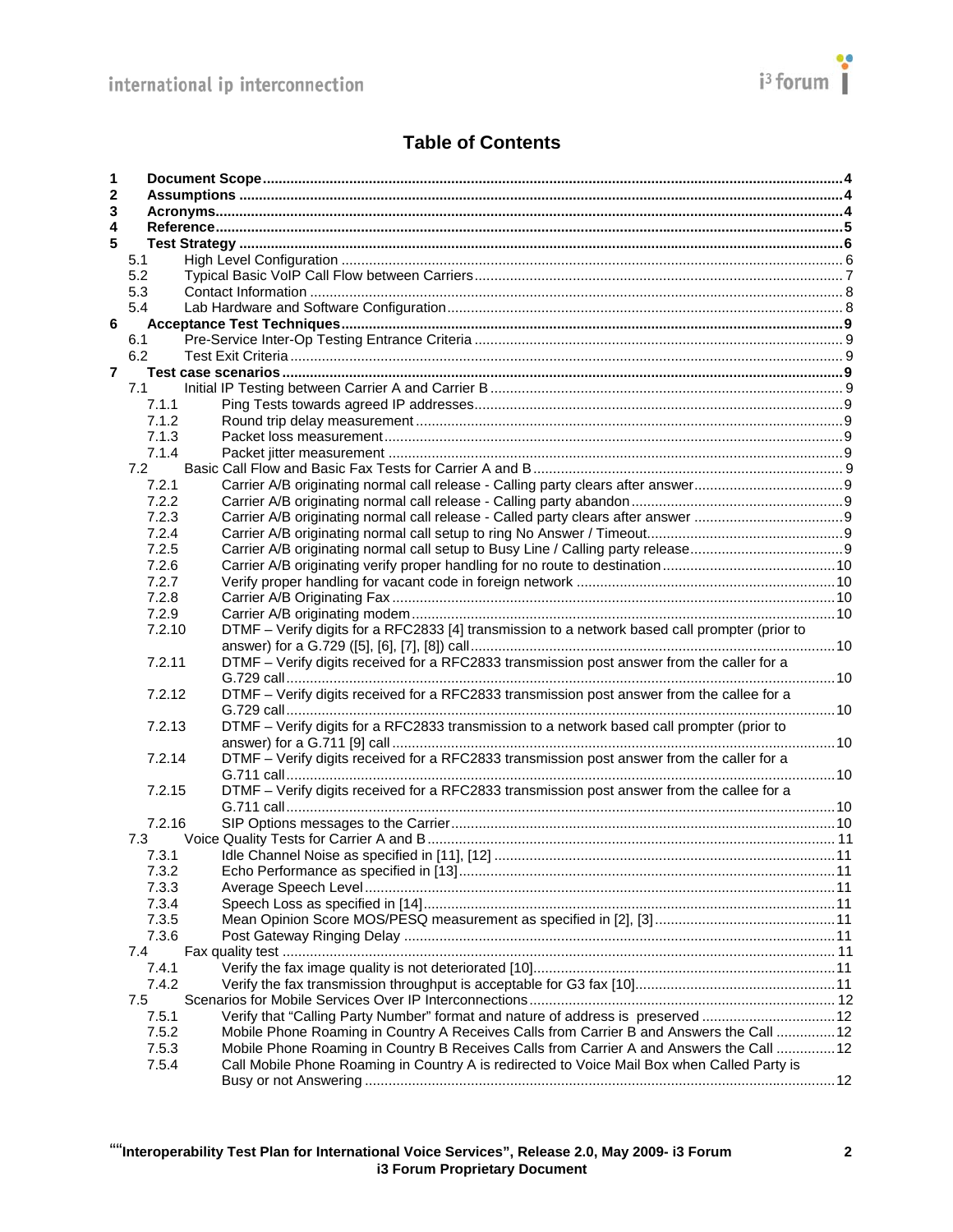# international ip interconnection

| 8.2<br>8.3<br>8.4<br>8.5<br>8.6 | 7.5.5 | Call Mobile Phone Roaming in Country B is redirected to Voice Mail Box when Called Party is |  |
|---------------------------------|-------|---------------------------------------------------------------------------------------------|--|
|                                 |       |                                                                                             |  |
|                                 |       |                                                                                             |  |
|                                 |       |                                                                                             |  |
|                                 |       |                                                                                             |  |
|                                 |       |                                                                                             |  |
|                                 |       |                                                                                             |  |
|                                 |       |                                                                                             |  |
|                                 |       |                                                                                             |  |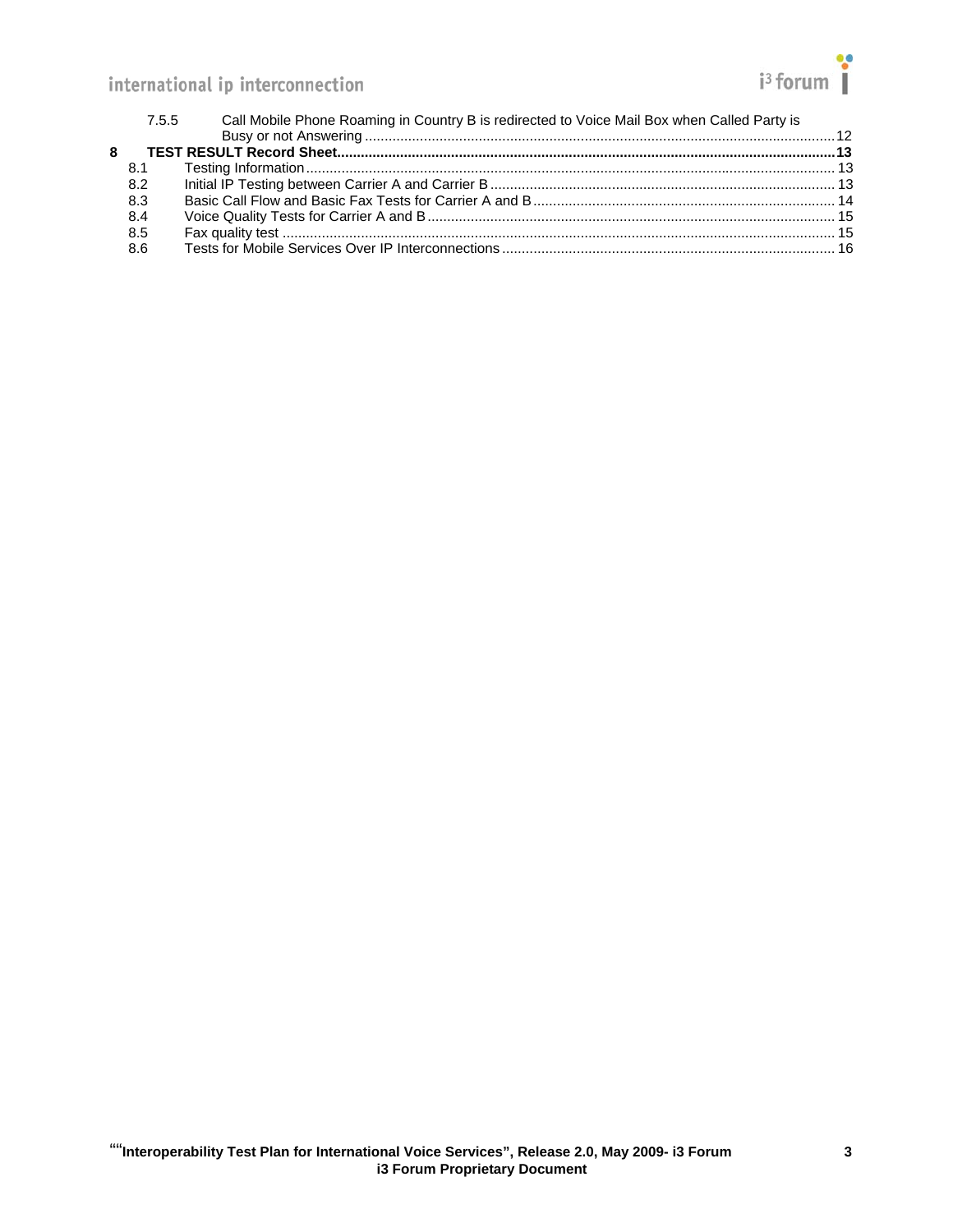

## <span id="page-3-1"></span><span id="page-3-0"></span>**1 Document Scope**

This Pre-Service Inter-Operability Test Plan aims to provide testing guidance when establishing a new transmission bilateral path between international VoIP carriers, ensuring signaling compatibly and providing quality and performance levels that meet customer quality expectations.

This document covers the test approach, specific functionality, assumptions, and test cases that should be performed for the pre-service inter-operability between two international VoIP carriers before the delivery of customer traffic.

Test cases in this document will cover calls in both directions.

Both carriers will capture and record call traces for each of the test call scenarios and verify that the SIP Messages are in compliance with [\[1\].](#page-4-2) Both carriers will collect and exchange CDRs for the test calls for billing verification.

The following items are not in the scope of this document:

- **How the call traces and Call Detail Records are captured**
- What equipment is used to capture call traces and CDR.

## <span id="page-3-2"></span>**2 Assumptions**

This testing shall be performed on a network configuration as documented in [\[1\]](#page-4-2).

Prior to initiating a test plan, each carrier will provide testing numbers that will terminate on phones with Caller ID so that CIN, (also abbreviated as CLI,) can be verified. In addition, each carrier will provide testing numbers that will terminate on various Fax machines (G.3, superG3).

Lastly, both carriers will agree to the expected successful test parameters for each of the test scenarios.

#### <span id="page-3-3"></span>**3 Acronyms**

| <b>CDR</b>  | Call Detail Record                      |
|-------------|-----------------------------------------|
| <b>CLI</b>  | Calling Line Identity                   |
| <b>CIN</b>  | <b>Calling Party Number</b>             |
| <b>MOS</b>  | <b>Mean Opinion Score</b>               |
| <b>PESQ</b> | Perceptual evaluation of speech quality |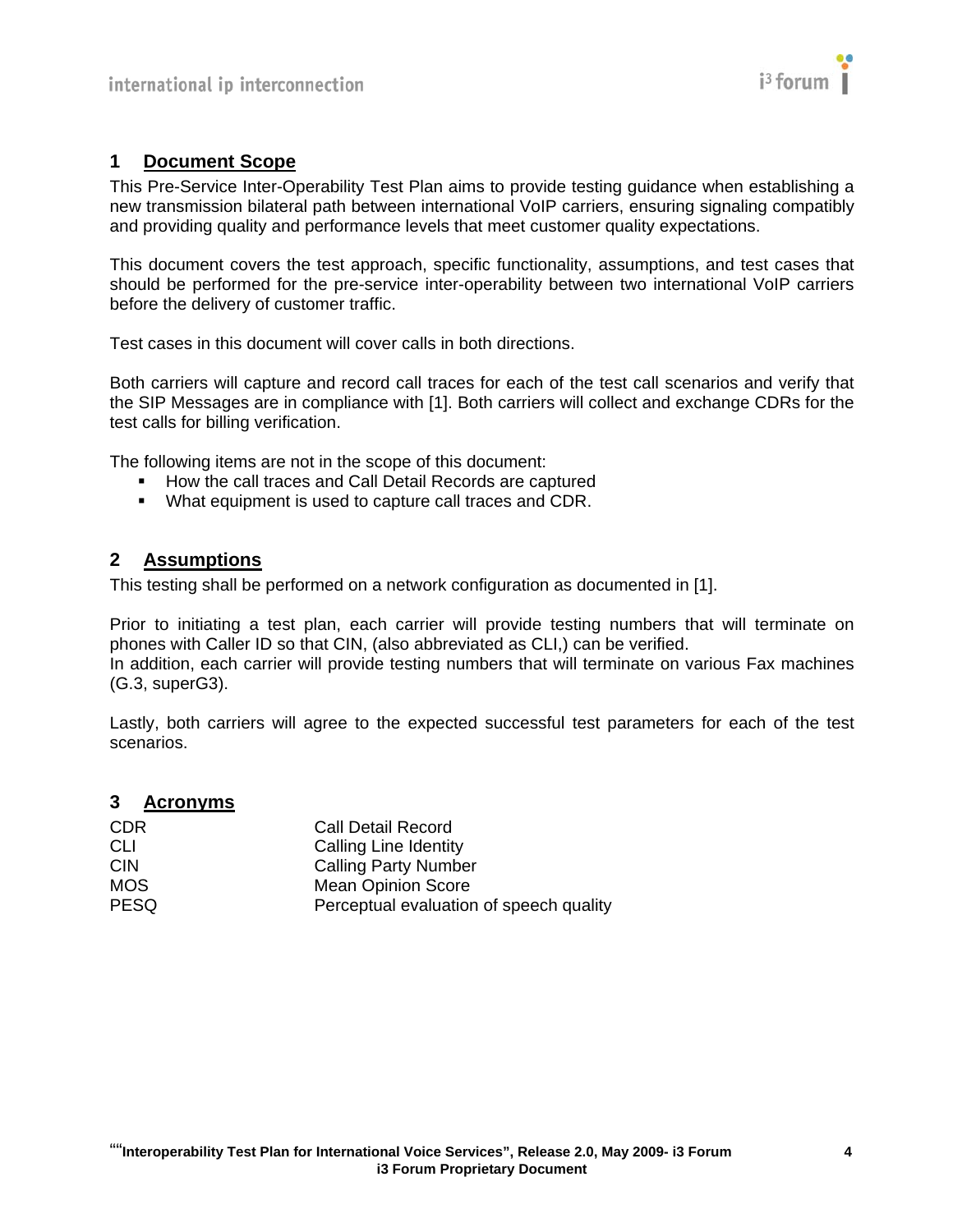

#### <span id="page-4-1"></span><span id="page-4-0"></span>**4 Reference**

- <span id="page-4-2"></span>[1] i3 Forum "Technical Interconnection Model for International Voice Services", rel..2, May 2009<br>[2] ITU-T – P.800.1 "Mean Opinion Score (MOS) terminology" (07/2006)
- <span id="page-4-13"></span>[2] ITU-T – P.800.1 "Mean Opinion Score (MOS) terminology" (07/2006)
- <span id="page-4-14"></span>[3] ITU-T – P.862 "Perceptual evaluation of speech quality (PESQ): An Objective method for end-toend speech quality assessment of narrow-band telephone networks and speech codecs" (02/200)
- <span id="page-4-3"></span>[4] IETF RFC 2833, "RTP Payload for DTMF Digits, Telephony Tones and Telephony Signals", May 2000
- <span id="page-4-4"></span>[5] ITU-T Recommendation G.729 "Coding of speech at 8 kbit/s using conjugate-structure algebraic code excited linear-prediction (CS-ALEP (03/96)
- <span id="page-4-5"></span>[6] ITU-T Recommendation G.729 Annex A "Reduced complexity 8kbit/s CS-ALEP codec" (11/96)
- <span id="page-4-7"></span><span id="page-4-6"></span>[7] ITU-T Recommendation G.729 Annex B Silence compression scheme for G.729 optimized for terminals conforming to Recommendation V.70" (11/96)
- [8] ITU-T Recommendation G.729 Annex A and B
- <span id="page-4-8"></span>[9] ITU-T Recommendation G.711 "Pulse Code Modulation of Voice Frequencies", 1988
- <span id="page-4-15"></span>[10] ETSI EG 202 057-2 "Speech processing transmission and quality aspects (STQ); user related QoS parameter definitions and measurements; Part 2: Voice Telephony, Group 3 Fax, modem data services and SMS"; October 2005.
- <span id="page-4-10"></span><span id="page-4-9"></span>[11] ITU-T Recommendation G.177 "Transmission Planning for Voiceband Services over Hybrid Internet/PSTN Connections", September 1999
- <span id="page-4-11"></span>[12] ITU-T Recommendation G.223 "Assumptions for the Calculation of Noise on Hypothetical Reference Circuits for Telephony-International Analogue Carrier Systems 9 pp", November 1988
- [13] ITU-T Recommendation G.168 "Digital Network Echo Cancellers", April 2000
- <span id="page-4-12"></span>[14] ITU-T Recommendation E.855 "Connection integrity objective for the international telephone service", November 1988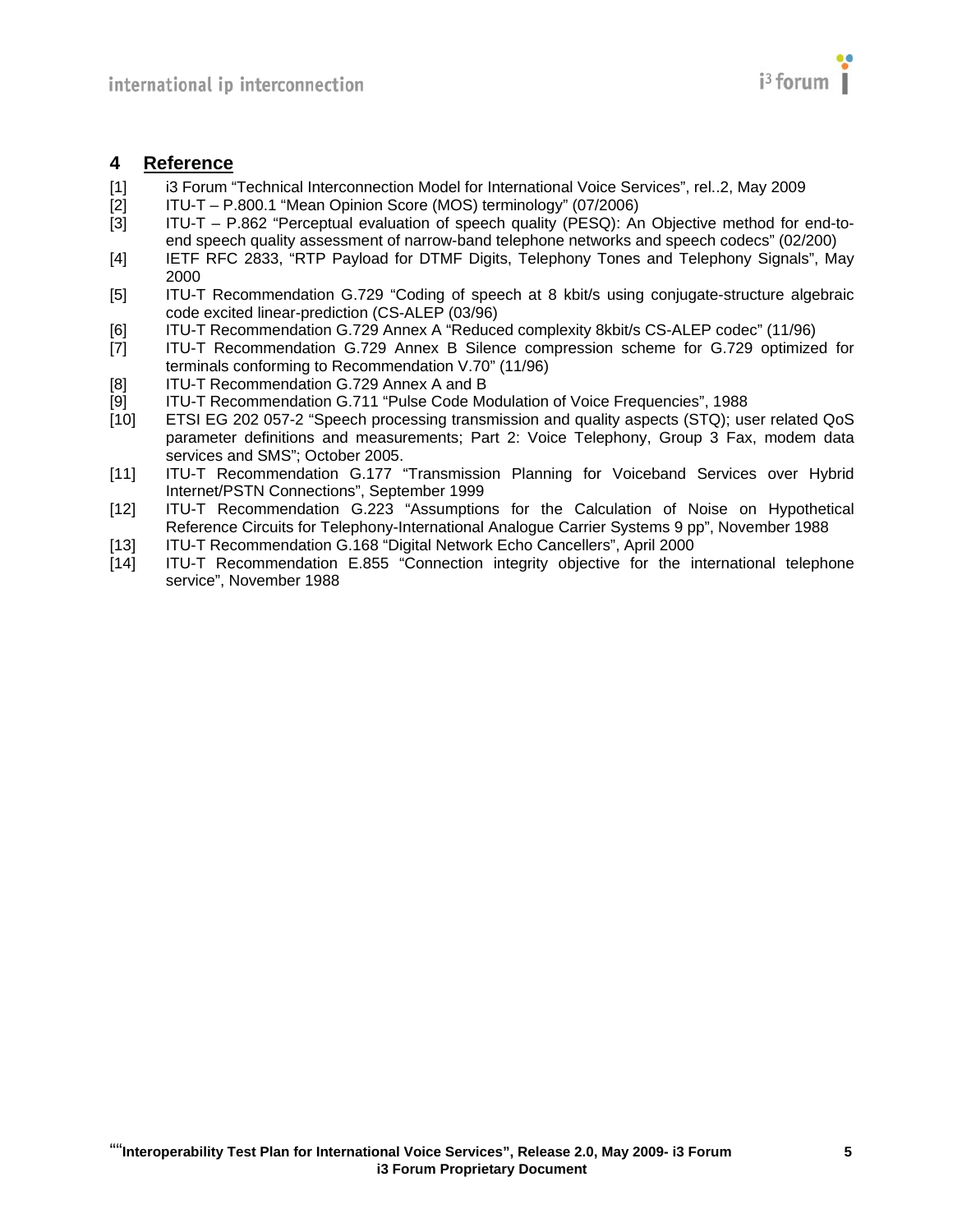# <span id="page-5-1"></span><span id="page-5-0"></span>**5 Test Strategy**

## **5.1 High Level Configuration**

<span id="page-5-2"></span>The diagram below describes the high level configuration between the participating carriers to be used during the interoperability testing. The Interconnection Form for International Voice Services will be exchanged between the carriers covering service and network requirements; the definition of this form/template is not in the scope of this document.



**Figure 1 – General Reference Configuration**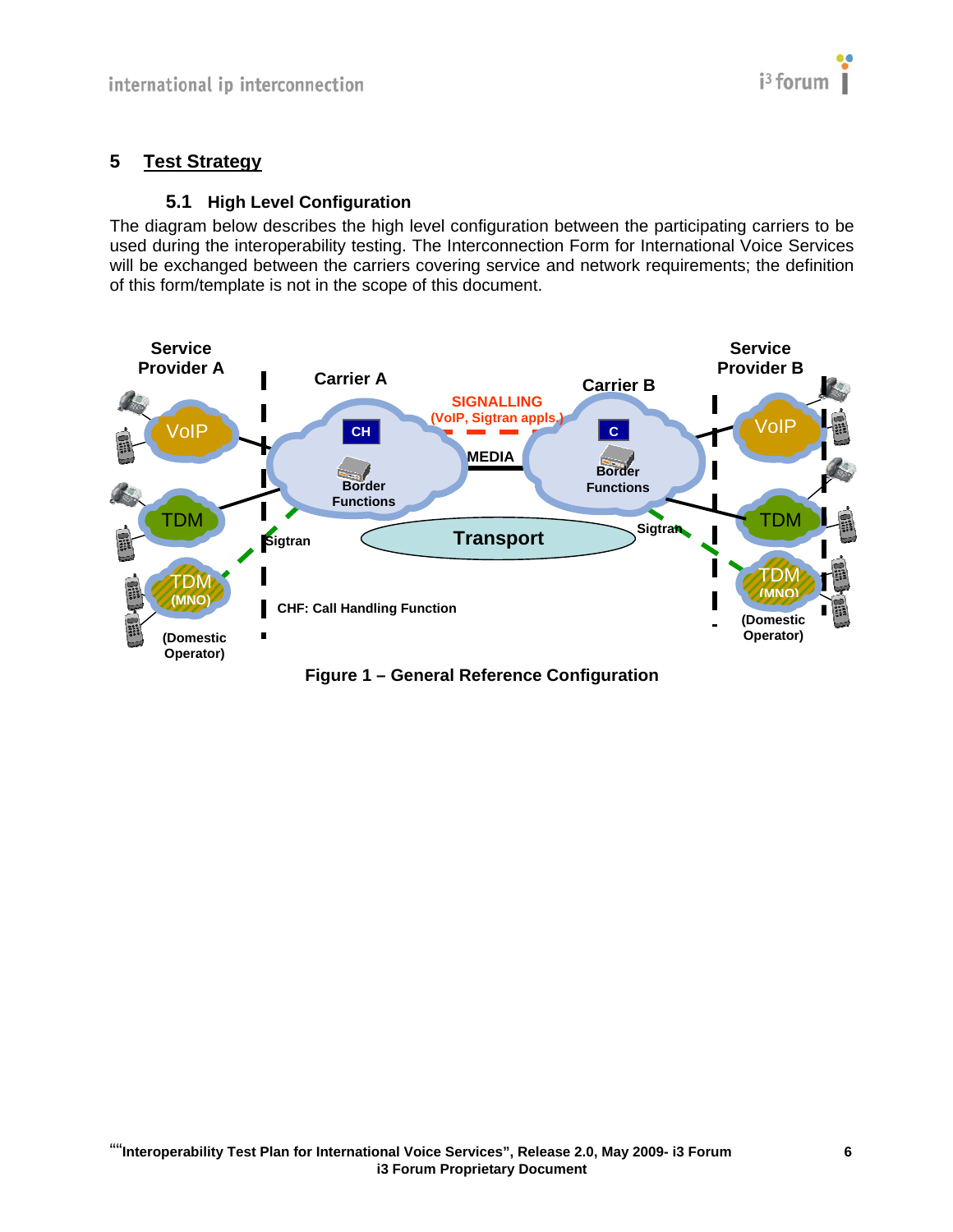

# **5.2 Typical Basic VoIP Call Flow between Carriers**

<span id="page-6-1"></span><span id="page-6-0"></span>The following diagram depicts a typical SIP message flow for a VoIP call between carriers.



**Figure 2 – Basic VoIP Call Flow**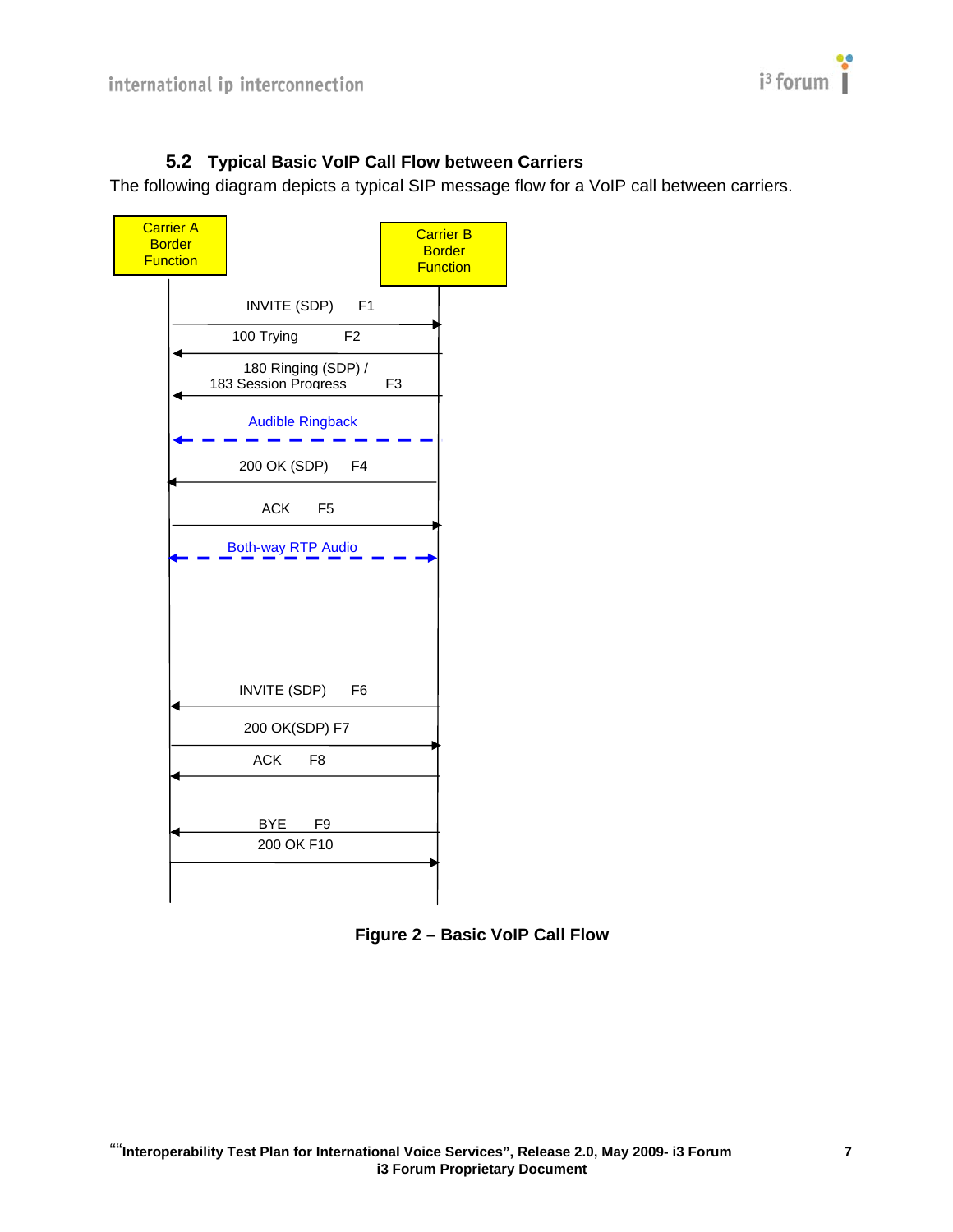

<span id="page-7-0"></span>SIP uses the following methods:

- INVITE—Indicates that a user or service is being invited to participate in a call session. INVITE F6 is sent to refresh the session prior to expiration of the Session interval for long duration calls.
- OK—Indicates the request has succeeded.
- BYE—Terminates a call and can be sent by either the caller or the called party.
- CANCEL—Cancels any pending searches but does not terminate a call that has already been accepted.
- OPTIONS—Queries the capabilities of servers.
- REGISTER—Registers the address listed in the To header field with a SIP server.
- REFER—Indicates that the user (recipient) should contact a third party for use in transferring parties.
- NOTIFY—Notifies the user of the status of a transfer using REFER. Also used for remote reset.

The following types of responses are used by SIP:

- SIP 1xx—Informational responses
- SIP 2xx-Successful responses
- SIP 3xx-Redirection responses
- SIP 4xx-Client failure responses
- SIP 5xx—Server failure responses
- SIP 6xx-Global failure responses

#### **5.3 Contact Information**

<span id="page-7-1"></span>Two carriers shall exchange the contact information of testing personnel as part of The Interconnection Form for International Voice Services.

#### **5.4 Lab Hardware and Software Configuration**

<span id="page-7-2"></span>Two carriers shall exchange and document the hardware and software versions of elements to be used during the interoperability testing. The information exchange will aid troubleshooting during the testing phase of the interconnection.

| Carrier A                                  | Carrier B                                   |
|--------------------------------------------|---------------------------------------------|
| Border Function Vendor X, Releases X       | <b>Border Function Vendor Y, Releases Y</b> |
| Call Generator and packet sniffer Vendor X | Call Generator Vendor and packet sniffer Y  |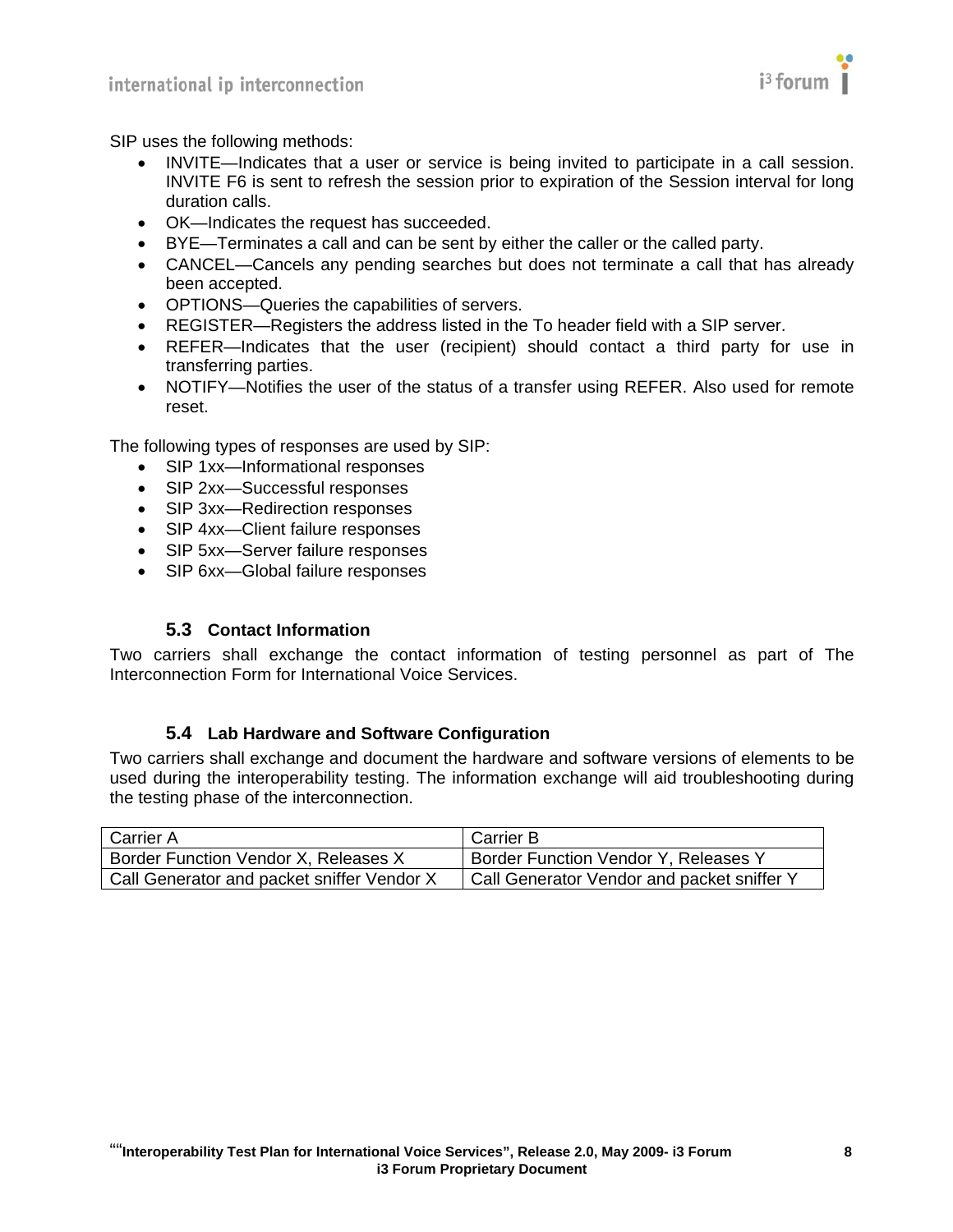

# <span id="page-8-2"></span><span id="page-8-1"></span><span id="page-8-0"></span>**6 Acceptance Test Techniques**

#### **6.1 Pre-Service Inter-Op Testing Entrance Criteria**

- The transmission connectivity is available as per Service Reference Configuration.
- Testing phone numbers have been exchanged for phone (CIN) and fax. If the IP interconnection will carry mobile traffic, then mobile phone numbers, including roaming and voicemail service may need to be exchanged.

#### **6.2 Test Exit Criteria**

<span id="page-8-3"></span>The test cycle will end when all of the following conditions are met:

- 100% of the jointly identified and agreed to test cases are successfully completed
- CDRs for each of the required test cases are collected by both carriers, exchanged and compared to ensure consistency.

## <span id="page-8-4"></span>**7 Test case scenarios**

<span id="page-8-7"></span><span id="page-8-6"></span><span id="page-8-5"></span>CDRs are captured to verify whether a test case should be passed. Call traces could be exchanged if needed; for example, call traces can be used to verify which codec was negotiated.

# **7.1 Initial IP Testing between Carrier A and Carrier B**

- 7.1.1 Ping Tests towards agreed IP addresses
- 7.1.2 Round trip delay measurement
- <span id="page-8-8"></span>7.1.3 Packet loss measurement
- 7.1.4 Packet jitter measurement

#### <span id="page-8-11"></span><span id="page-8-10"></span><span id="page-8-9"></span>**7.2 Basic Call Flow and Basic Fax Tests for Carrier A and B**

- 7.2.1 Carrier A/B originating normal call release Calling party clears after answer
	- Check IP packet TOS marking
	- Check selected codec
	- Check that at least 10 calls to several testing dialed numbers, including mobile terminations.
	- Check the "long call" duration (e.g. calls shall last longer than 15 minutes)
- <span id="page-8-12"></span>7.2.2 Carrier A/B originating normal call release - Calling party abandon
- <span id="page-8-13"></span>7.2.3 Carrier A/B originating normal call release - Called party clears after answer
- <span id="page-8-14"></span>7.2.4 Carrier A/B originating normal call setup to ring No Answer / Timeout
- <span id="page-8-15"></span>7.2.5 Carrier A/B originating normal call setup to Busy Line / Calling party release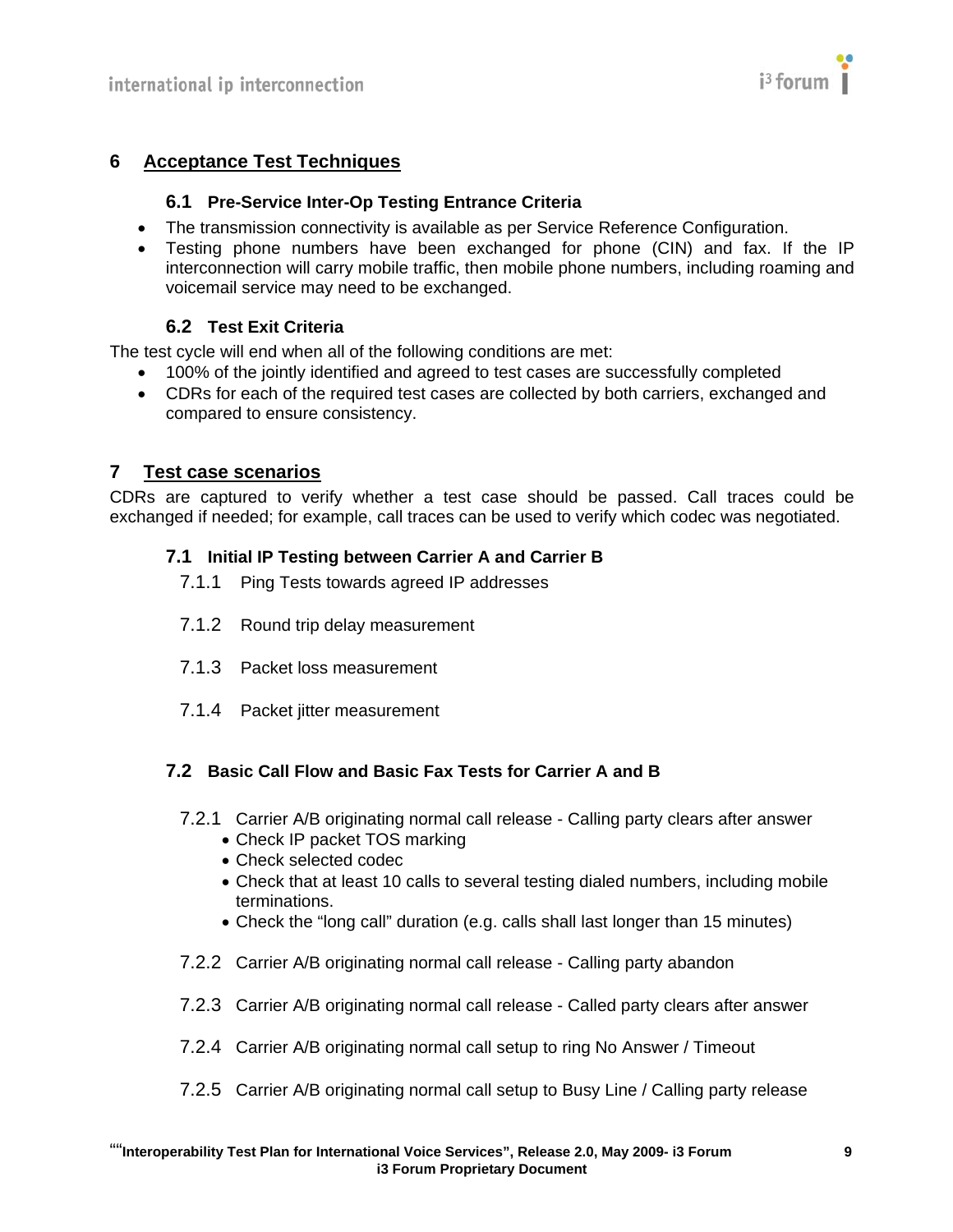

- <span id="page-9-1"></span><span id="page-9-0"></span>7.2.6 Carrier A/B originating verify proper handling for no route to destination
- <span id="page-9-2"></span>7.2.7 Verify proper handling for vacant code in foreign network
- <span id="page-9-3"></span>7.2.8 Carrier A/B Originating Fax
	- G3 to G3 Fax call
	- SuperG3 to SuperG3 Fax call
- <span id="page-9-4"></span>7.2.9 Carrier A/B originating modem
- <span id="page-9-5"></span>7.2.10 DTMF – Verify digits for a RFC2833 [\[4\]](#page-4-3) transmission to a network based call prompter (prior to answer) for a G.729 [\(\[5\],](#page-4-4) [\[6\]](#page-4-5), [\[7\]](#page-4-6), [\[8\]\)](#page-4-7) call
- <span id="page-9-6"></span>7.2.11 DTMF – Verify digits received for a RFC2833 transmission post answer from the caller for a G.729 call
- <span id="page-9-7"></span>7.2.12 DTMF – Verify digits received for a RFC2833 transmission post answer from the callee for a G.729 call
- <span id="page-9-8"></span>7.2.13 DTMF – Verify digits for a RFC2833 transmission to a network based call prompter (prior to answer) for a G.711 [\[9\]](#page-4-8) call
- <span id="page-9-9"></span>7.2.14 DTMF – Verify digits received for a RFC2833 transmission post answer from the caller for a G.711 call
- <span id="page-9-10"></span>7.2.15 DTMF – Verify digits received for a RFC2833 transmission post answer from the callee for a G.711 call
- 7.2.16 SIP Options messages to the Carrier If both carriers agree to use the SIP Options message as a mean of determining the reachability. *Refers to SBC for ping at SIP level (testing of layer 5)*

<span id="page-9-11"></span>*Note : the below testing scenarios can be negotiated and agreed to between the parties:* 

- *SS7 signalling test level MTP-3 (according to Q.782)*
- *SS7 signalling tests level 4 ISUP (according to Q.784/785)* 
	- o *Dialing "en block" and overlap*
	- o *Voice channel continuity tests*
	- o *Processing of calls with category "operator, language xxx"*
	- o *Processing of calls with code B and C*
	- o *Correct mapping of parameters "cause" and "location" in messages*
	- o *Generated by remote network and transferred SIP to TDM*
	- o *Generated by SIP gateway (congestion, no route, unallocated number etc.*
	- o *Verify that "Calling Party Number" format and nature of address is preserved*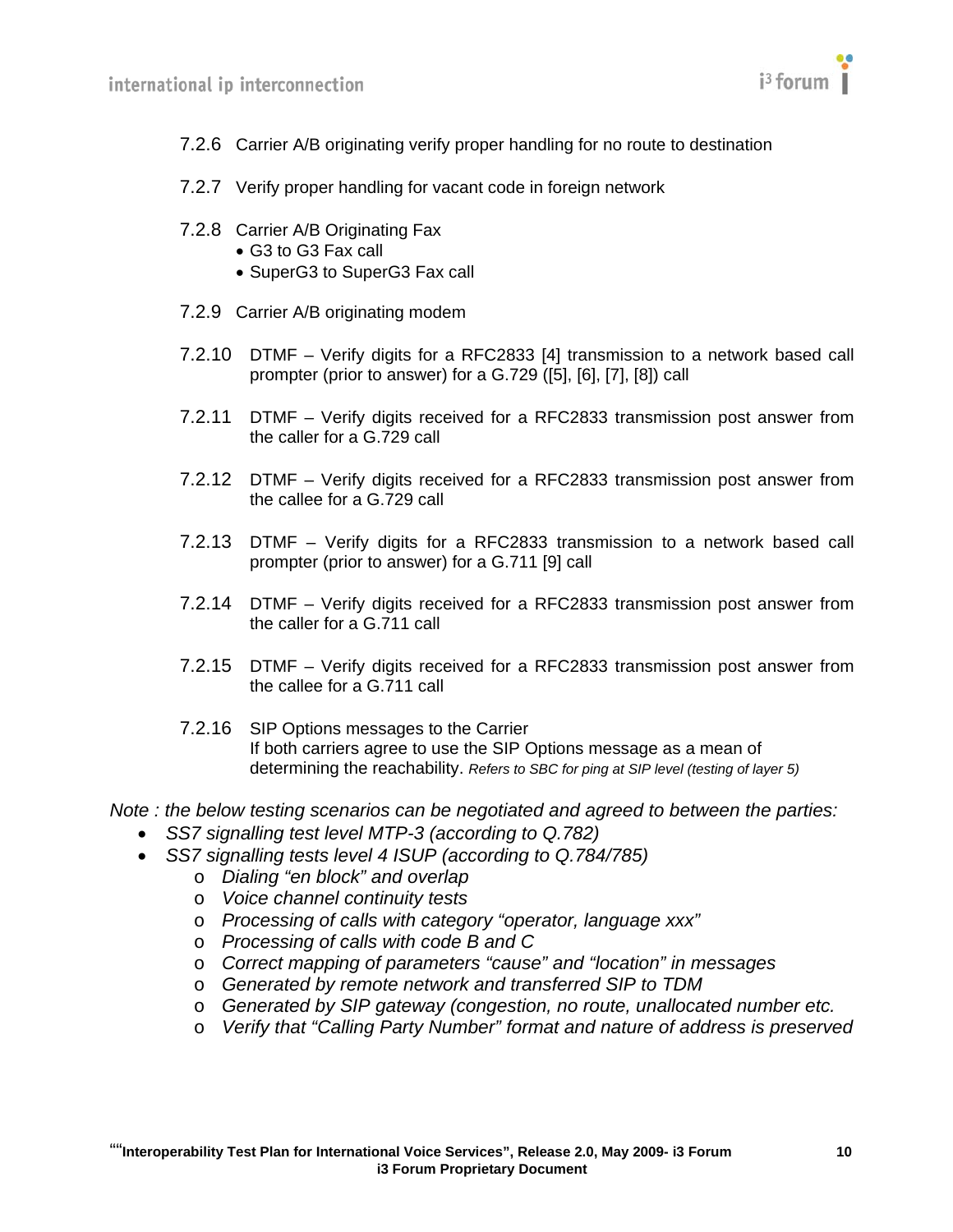

# **7.3 Voice Quality Tests for Carrier A and B**

<span id="page-10-1"></span><span id="page-10-0"></span>As a general requirement, the VoIP interconnection testing results should achieve the same quality levels as supported by TDM interconnections.

Many different international interconnection configurations are possible [\[1\]](#page-4-2) and each international configuration can generate different end-to-end scenarios (e.g. from TDM to TDM, from IP to TDM, from IP to IP).

<span id="page-10-3"></span><span id="page-10-2"></span>As far as the testing model is concerned, no definitive and complete reference model has been yet standardized. As a result, in the following the most relevant parameters are suggested for testing. The actual measurements/quality levels for each parameter have to be agreed to by the interconnecting carriers.

- 7.3.1 Idle Channel Noise as specified in [\[11\],](#page-4-9) [\[12\]](#page-4-10)
- 7.3.2 Echo Performance as specified in [\[13\]](#page-4-11)
- <span id="page-10-4"></span>7.3.3 Average Speech Level
- <span id="page-10-5"></span>7.3.4 Speech Loss as specified in [\[14\]](#page-4-12)
- <span id="page-10-6"></span>7.3.5 Mean Opinion Score MOS/PESQ measurement as specified in [\[2\],](#page-4-13) [\[3\]](#page-4-14)
- 7.3.6 Post Gateway Ringing Delay

#### <span id="page-10-10"></span><span id="page-10-9"></span><span id="page-10-8"></span><span id="page-10-7"></span>**7.4 Fax quality test**

- 7.4.1 Verify the fax image quality is not deteriorated [\[10\]](#page-4-15)
- 7.4.2 Verify the fax transmission throughput is acceptable for G3 fax [10]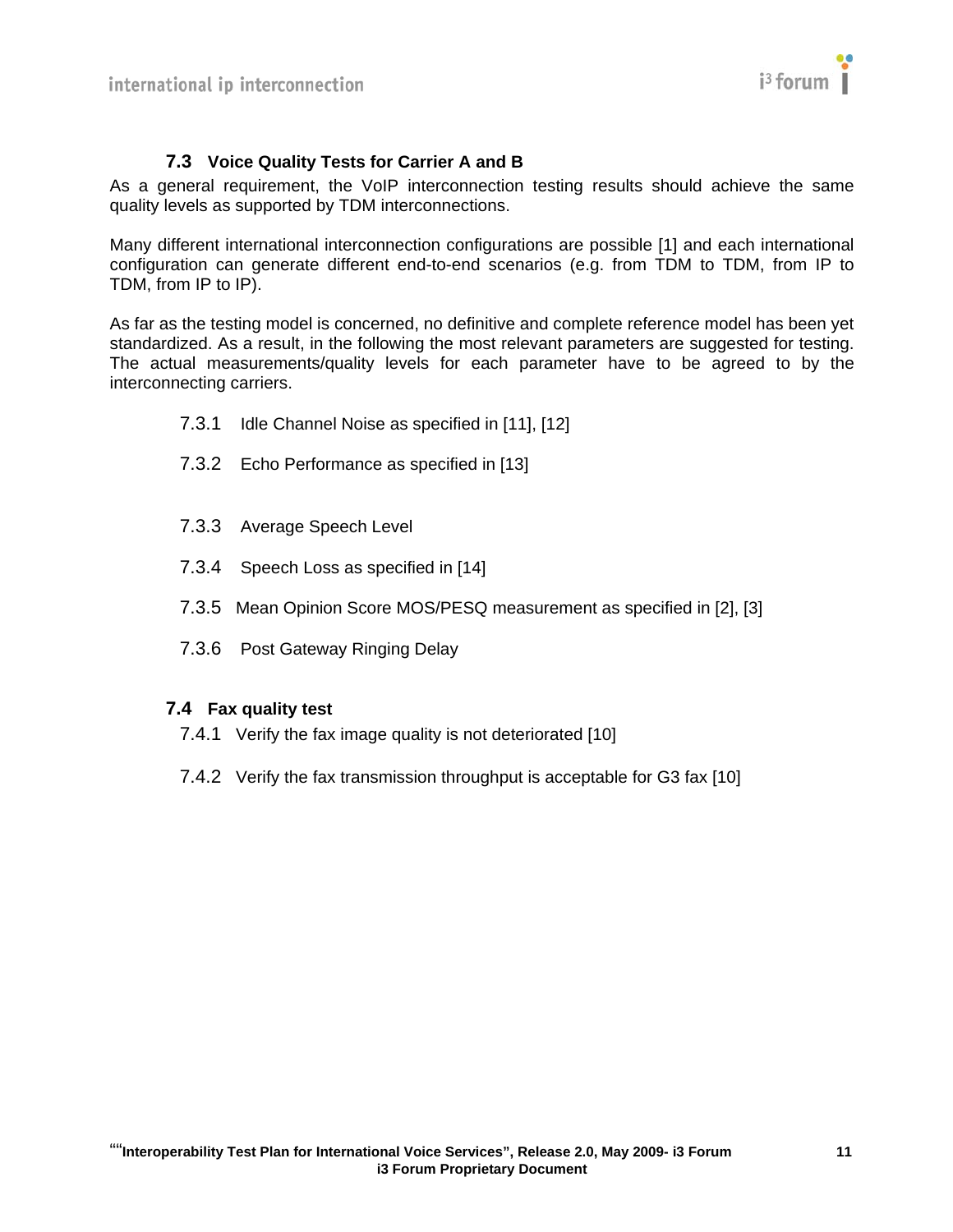

## <span id="page-11-0"></span>**7.5 Scenarios for Mobile Services Over IP Interconnections**

<span id="page-11-2"></span><span id="page-11-1"></span>If the IP interconnections between carriers can or will carry mobile calls, the following test scenarios have been recommended to verify mobile calls can be supported. Intermediate carriers must ensure that roamer specific signaling is passed between service providers, including call delivery and forwarding to voicemail platforms.

- 7.5.1 Verify that "Calling Party Number" format and nature of address is preserved
- 7.5.2 Mobile Phone Roaming in Country A Receives Calls from Carrier B and Answers the Call
- <span id="page-11-4"></span><span id="page-11-3"></span>• Verify the caller ID is presented to the roaming phone.
	- 7.5.3 Mobile Phone Roaming in Country B Receives Calls from Carrier A and Answers the Call
- <span id="page-11-5"></span>• Verify the caller ID is presented to the roaming phone.
	- 7.5.4 Call Mobile Phone Roaming in Country A is redirected to Voice Mail Box when Called Party is Busy or not Answering
- <span id="page-11-6"></span>• Verify the diversion header ensuring the caller does not receive open-tree treatment and the subscriber's voice mail box is reached.
	- 7.5.5 Call Mobile Phone Roaming in Country B is redirected to Voice Mail Box when Called Party is Busy or not Answering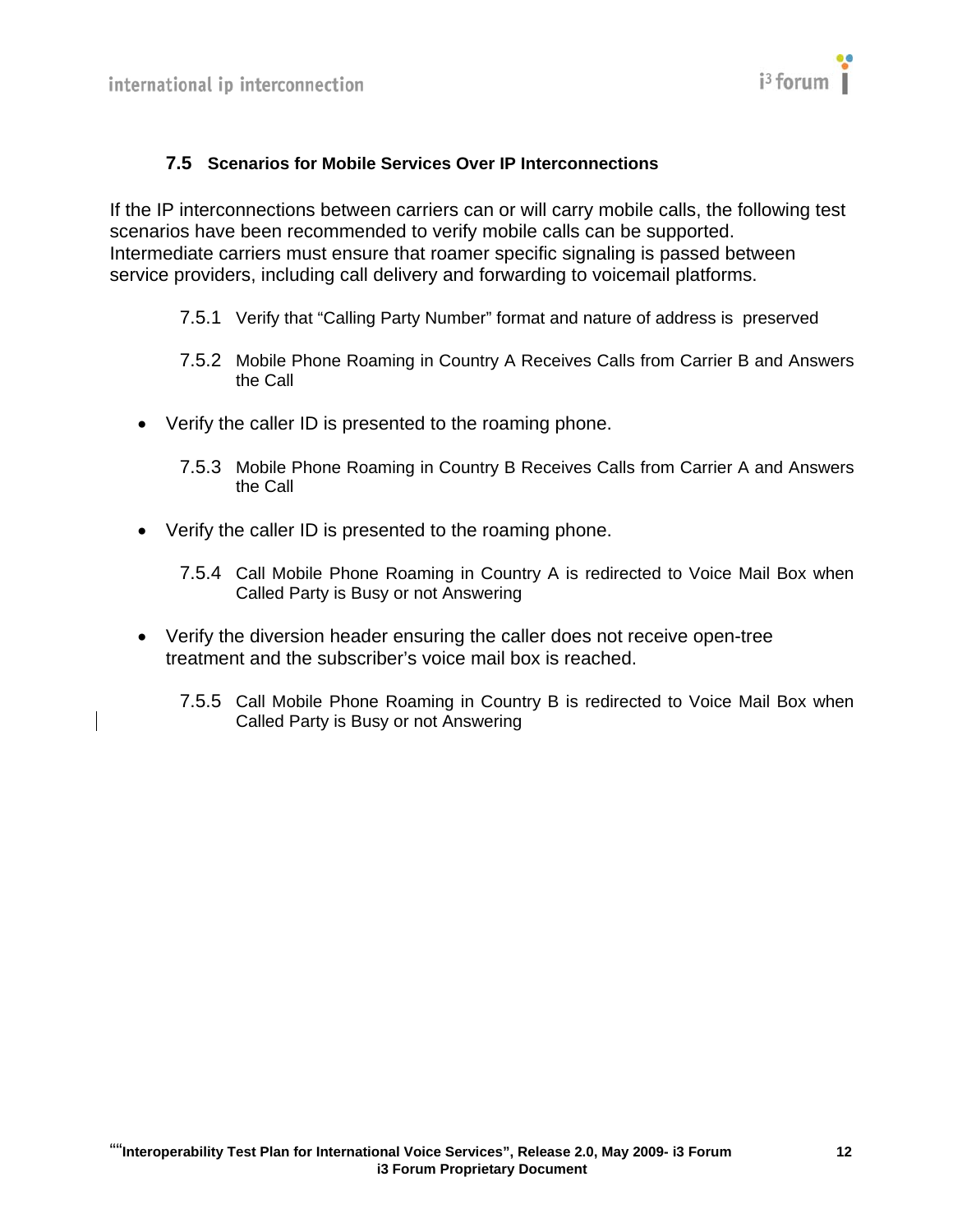# <span id="page-12-1"></span><span id="page-12-0"></span>**8 TEST RESULT Record Sheet**

# **8.1 Testing Information**

<span id="page-12-2"></span>

|                                     | <b>Carrier A</b> | <b>Carrier B</b> |
|-------------------------------------|------------------|------------------|
| <b>Name</b>                         |                  |                  |
| <b>Date of Test</b>                 |                  |                  |
| IP address for Ping                 |                  |                  |
| <b>Testing personnel</b><br>contact |                  |                  |
| <b>Test contact number</b>          |                  |                  |
| <b>Testing number(s)</b>            |                  |                  |
| <b>Test fax number</b>              |                  |                  |

#### <span id="page-12-3"></span>**8.2 Initial IP Testing between Carrier A and Carrier B**

|                      | <b>Pass/Fail   Comments</b> |
|----------------------|-----------------------------|
| <b>Initial Test</b>  |                             |
| <b>Ping Test</b>     |                             |
| Round Trip Delay     |                             |
| Packet Loss          |                             |
| <b>Packet Jitter</b> |                             |

The target values of the above parameters are subject to a specific agreement between the two interconnecting carriers depending on the selected interconnection configuration and the selected technical options.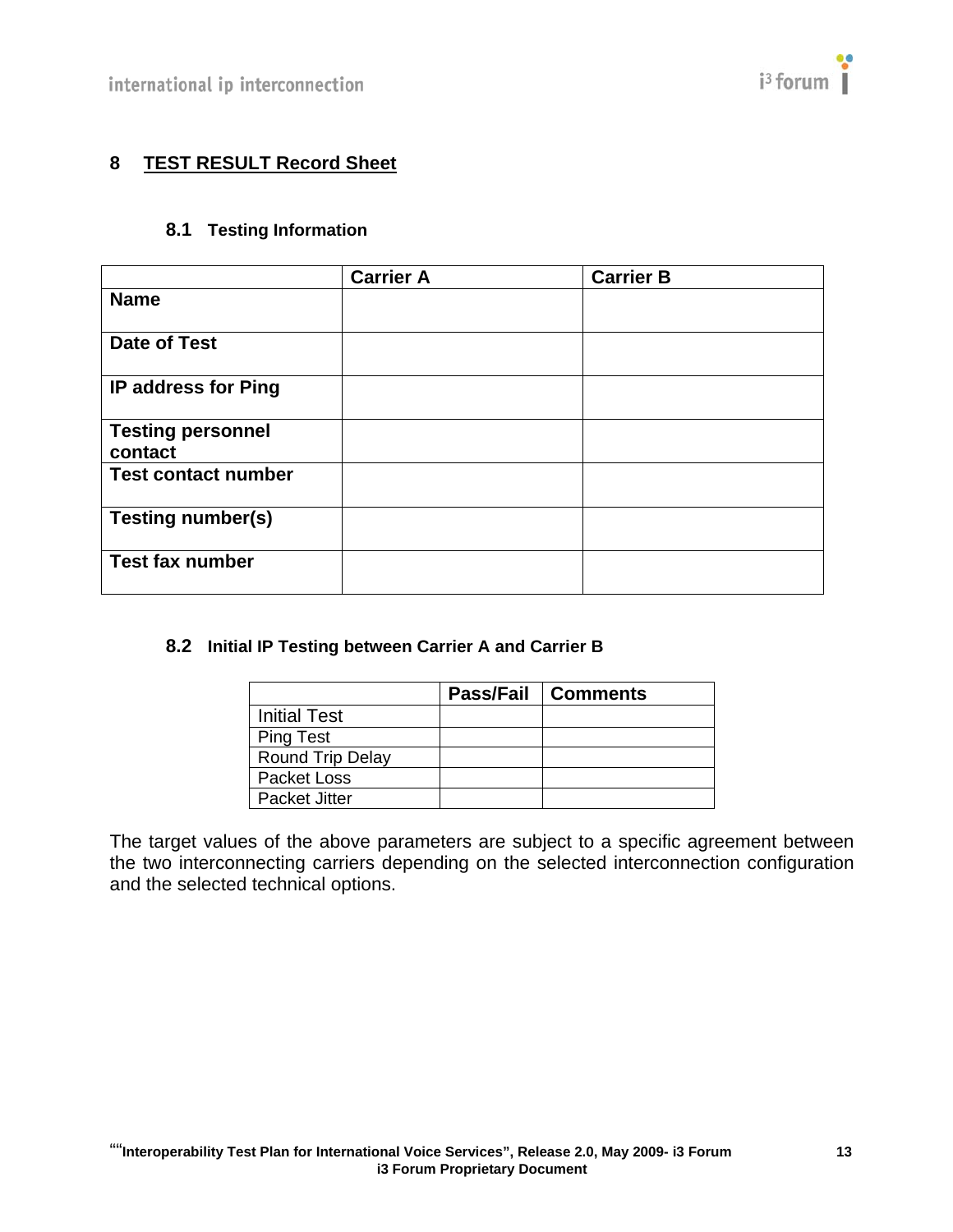<span id="page-13-1"></span><span id="page-13-0"></span>

| <b>Test</b> | <b>Test case</b>                         | Pass/Fail | <b>Comments</b> |
|-------------|------------------------------------------|-----------|-----------------|
| case        |                                          |           |                 |
| number      |                                          |           |                 |
| 7.2.1       | <b>Originating Normal Call Release -</b> |           |                 |
|             | <b>Calling Party Clears After Answer</b> |           |                 |
| 7.2.2       | <b>Originating Normal Call Release -</b> |           |                 |
|             | Calling Party Abandon                    |           |                 |
| 7.2.3       | <b>Originating Normal Call Release -</b> |           |                 |
|             | <b>Called Party Clears After Answer</b>  |           |                 |
| 7.2.4       | Normal Call Setup to Ring No Answer /    |           |                 |
|             | Timeout                                  |           |                 |
| 7.2.5       | Originating Normal Call Setup to Busy    |           |                 |
|             | Line / Calling Party Release             |           |                 |
| 7.2.6       | Originating Verify Proper handling for   |           |                 |
|             | no route to destination                  |           |                 |
| 7.2.7       | Verify Proper handling for vacant code   |           |                 |
|             | in foreign network                       |           |                 |
| 7.2.8       | <b>Originating Fax</b>                   |           |                 |
| 7.2.9       | <b>Originating Modem</b>                 |           |                 |
| 7.2.10      | DTMF - Verify digits for a RFC2833       |           |                 |
|             | transmission to a network based call     |           |                 |
|             | prompter (prior to answer) for a G.729   |           |                 |
|             | call                                     |           |                 |
| 7.2.11      | DTMF - Verify digits received for a      |           |                 |
|             | RFC2833 transmission post answer         |           |                 |
|             | from the caller for a G.729 call         |           |                 |
| 7.2.12      | DTMF - Verify digits received for a      |           |                 |
|             | RFC2833 transmission post answer         |           |                 |
|             | from the callee for a G.729 call         |           |                 |
| 7.2.13      | DTMF - Verify digits for a RFC2833       |           |                 |
|             | transmission to a network based call     |           |                 |
|             | prompter (prior to answer) for a G.711   |           |                 |
|             | call                                     |           |                 |
| 7.2.14      | DTMF - Verify digits received for a      |           |                 |
|             | RFC2833 transmission post answer         |           |                 |
|             | from the caller for a G.711 call         |           |                 |
| 7.2.15      | DTMF - Verify digits received for a      |           |                 |
|             | RFC2833 transmission post answer         |           |                 |
|             | from the callee for a G.711 call         |           |                 |
| 7.2.16      | SIP Options messages to the Carrier      |           |                 |

# **8.3 Basic Call Flow and Basic Fax Tests for Carrier A and B**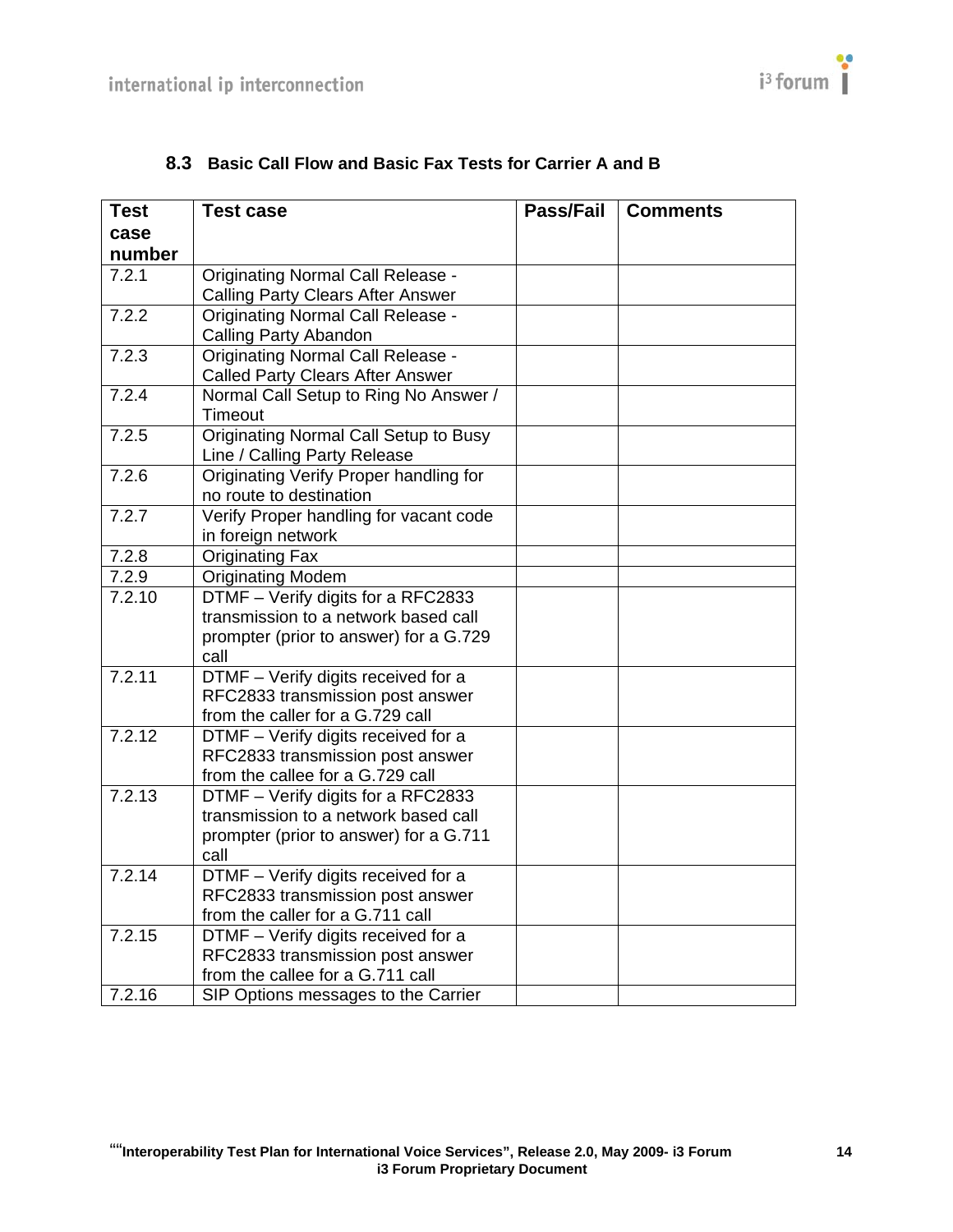| <b>Test case</b><br>number | <b>Objective Tests</b>                         | Pass/Fail | <b>Comments</b> |
|----------------------------|------------------------------------------------|-----------|-----------------|
| 7.3.1                      | <b>Idle Channel Noise</b>                      |           |                 |
| 7.3.2                      | Echo Performance                               |           |                 |
| 7.3.3                      | Average Speech Level                           |           |                 |
| 7.3.4                      | Speech Loss                                    |           |                 |
| 7.3.5                      | <b>Mean Opinion Score</b><br>/PESQ Measurement |           |                 |
| 7.3.6                      | PGRD                                           |           |                 |

# <span id="page-14-1"></span><span id="page-14-0"></span>**8.4 Voice Quality Tests for Carrier A and B**

<span id="page-14-2"></span>The target values of the above parameters are subject to a specific agreement between the two interconnecting carriers depending on the selected interconnection configuration and the selected technical options.

### **8.5 Fax quality test**

| Test<br>case<br>number | <b>Objective Tests</b>     | <b>Pass/Fail   Comments</b> |
|------------------------|----------------------------|-----------------------------|
| 7.4.1                  | fax image quality          |                             |
| 7.4.2                  | Transmission<br>Throughput |                             |